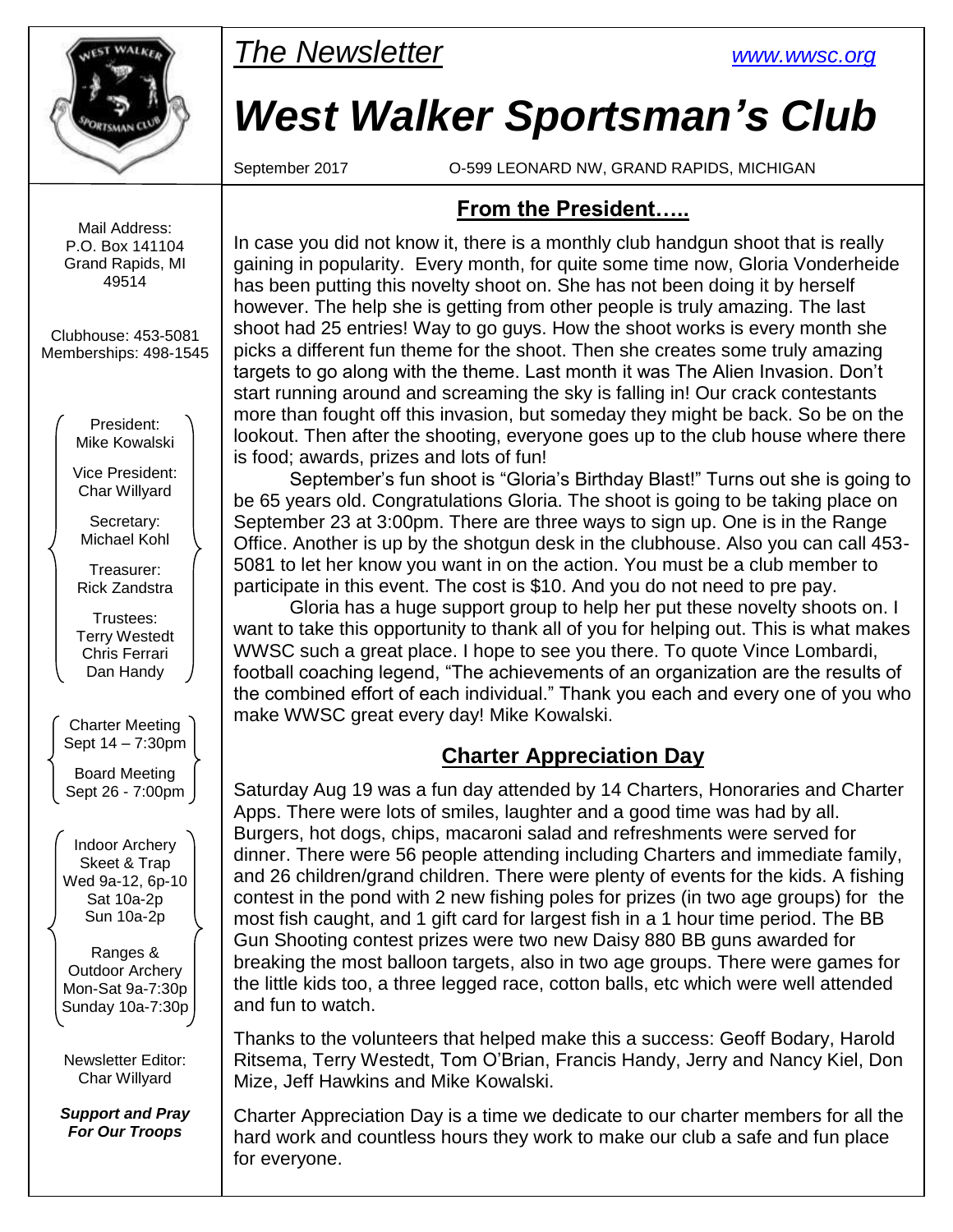## **Five Stand Hat Shoot**

September 9-10 and 16-17 100 Birds - 4 Rounds



Shoot as many times as you want to improve your top 4 scores Your top 4 scores of the event will be used as your final score

> \$5.00 entry fee Regular line fees apply Need not be a member to shoot the event

Ties for HOA will shoot off - 1 winner and 1 winner only

Event winner will receive a specially embroidered "West Walker 5- Stand Hat Shoot 2017 Winner"

## **Alien Invasion Fun Shoot**

by Gloria Von der Heide

Our planet has been defended form the alien invasion by the 22 shooters that joined us Saturday, August 26. The fun shoots continue to be a wonderful family event, and an opportunity for new members to meet other pistol shooters.

Our new interactive targets are turning out to be a big draw. This month we shot at Aliens, Rocket ships, flying saucers, large planets, and small planets We all like to see things bouncing around as we hit them. We are getting a handle on the score keeping and flight management.

My thanks go out to my wonderful helpers that make these event possible: *Range Safety Officers:* Michael Kohl, Jerry Kiel, Frances Handy, and Ken Tarbell. *Food providers:* beans by Judi Bradley, Moon Pies by Frances Handy. *Hamburger chef*: Dan Bradley. *Photography*: Nancy Keil. *Clean up crew:* Judi Bradley and Frances Handy

The cash prize winners were: *Overall High Score*: George Pio 390, Mitch Farren 385, Mary Ritterby 380

The Target Prizewinners were:

*Alien:* William Farren. *Rocket ship:* Phil Ritterby. *Flying Saucer:* Judi Bradley. *Large Planet:* Jerry Kiel. *Small Planet:* Nancy Kiel

After dinner and awards we played "Hit the Aliens with a Hand Grenade " Jerry Kiel as the only one to manage to hit all five. He is impressive.

Come and join us for more shooting, food, games, and prizes at one, or all, of our future fun shoots: September 23: Gloria's Birthday Blast

October 28: Haunted West Walker

November 18: Trackin' Turkey

January 27: Winter Wonderland

February: 17 Cupid's Commandos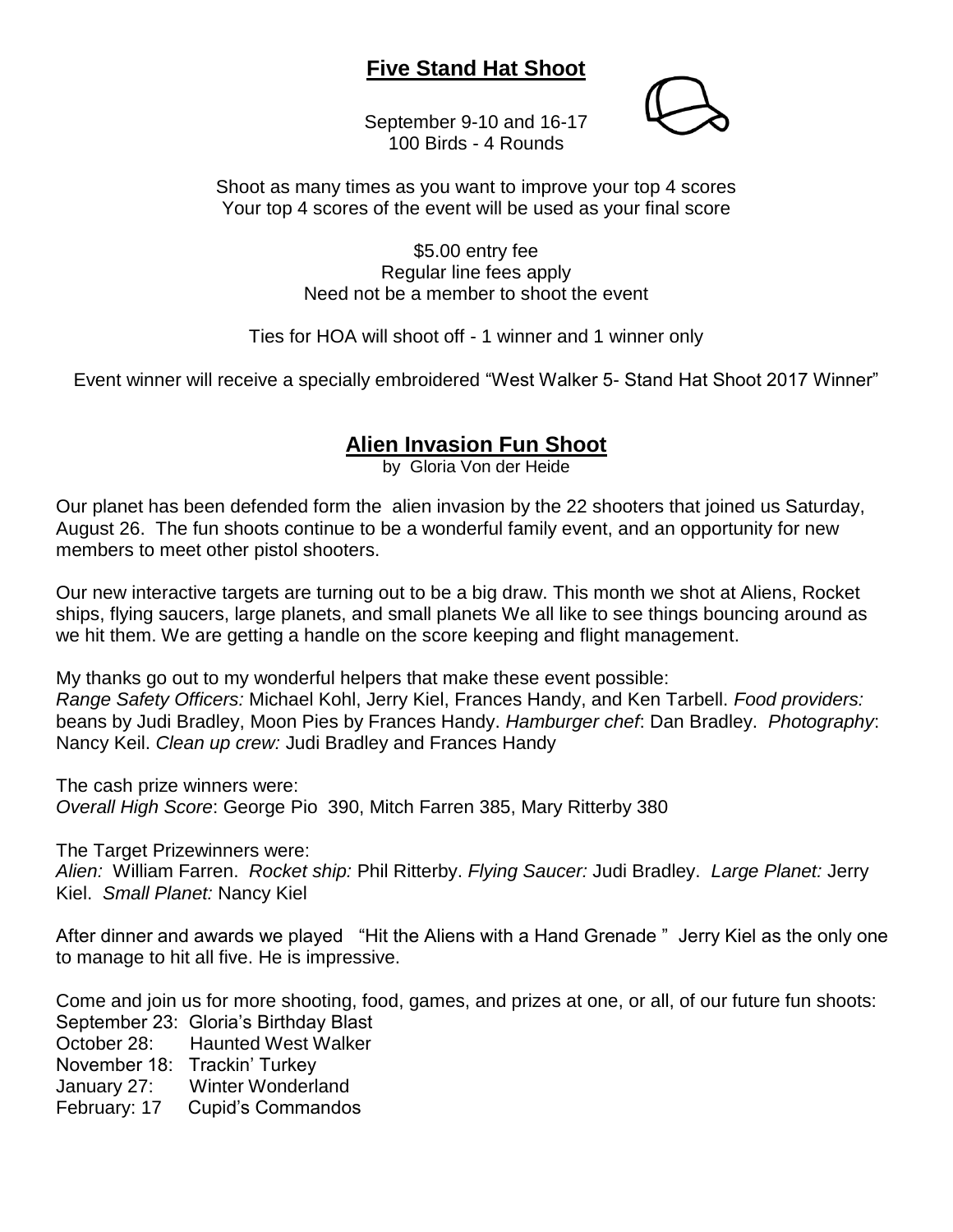# **CPL Class**

### September 16 8:30AM - 6:30PM

WWSC Indoor range \$75 Charter members & family (each) \$90 Associate members & family (each) \$100 General public TommyGunsMI@gmail.com / 616-920-1701 www.TommyGunsTraining.com

Tom O'Brien - NRA and MCRGO certified instructor

# 24<sup>th</sup> Annual Pulaski Days **Golf Tournament**

Saturday September 30th @ Western Greens Shotgun start at: 9 am

Four person teams \$50/ Person or \$200/ Team Men's, Women's, and Co-ed Entry deadline September 23, 2017

www.pulskidays.org Information and Flyer Solf Tournament

#### **September Range Hours**

**Mon – Sat: 9:00am – 7:30pm Sundays: 10:00am – 7:30pm**

> **[Link for range hours](http://www.wwsc.org/range-hours.shtml) [Link for range rules](http://www.wwsc.org/img/ranges/RangeRules.pdf)**

# **Glorias Birthday Bash Fun Shoot**

Saturday September 23, 2017 3PM - Cost for the shoot is \$10 per person -- Members only (this includes spouses and minor children of members) All Calibers Welcome, All Reactive Targets, NOT PAPER. Bring your pistol (any caliber, iron sights only please) and 50 rounds of round-nosed ammunition (no hollow-points please) and join the fun as she hits 65 with a BOOM! (She's got fireworks and plans to use them). All 3D targets, including: Presents, Candles, Baloons and more. Join us after the shoot at the clubhouse for Awards, Prizes and Dinner. Dinner will be: Pizza Sign up at the range office, clubhouse, or call (616)453-5081. Signup Deadline is: Sunday September 17, 2017



| 2017 Big Gun Raffle |                                              |                               |  |  |  |  |
|---------------------|----------------------------------------------|-------------------------------|--|--|--|--|
| Jan                 | <b>Ruger 10/22 Carbine Collectors Series</b> | Jutta Grieves #35             |  |  |  |  |
| Feb                 | <b>Ruger LCRx 38 Special</b>                 | Michael Kohl #96              |  |  |  |  |
| Mar                 | T/C Impact .50 cal Camo Weather Shield       | <b>Robert Scarbrough #172</b> |  |  |  |  |
| Apr                 | <b>S&amp;W Shield, Ported 9mm</b>            | Jeff McMinn #164              |  |  |  |  |
| May                 | Winchester SXP 12ga Pump                     | Joe D-Felio #15               |  |  |  |  |
| Jun                 | Glock 19, Gen4 - 9mm                         | John Neinhouse #195           |  |  |  |  |
| Jul                 | Savage B-Mag Laminate 17WSM                  | Reuben Kamps #104             |  |  |  |  |
| Aug                 | Sig Sauer P320 Night Sights, 9mm             | Jacob Yonkers #212            |  |  |  |  |
| Sep                 | Savage 220F 20ga Slug Gun                    |                               |  |  |  |  |
| Oct                 | Ruger SR1911 SS 45 Auto                      |                               |  |  |  |  |
| Nov                 | <b>Browning AB3 Composite Stalker 30.06</b>  |                               |  |  |  |  |
| <b>Dec</b>          | <b>Springfield EMP .40SW</b>                 |                               |  |  |  |  |

West Walker Sportsman Club is looking for range monitors to check memberships on the rifle & pistol ranges in four to six hour shifts. If you are retired or have free time during the daylight hours and share an interest in promoting a safe shooting environment, please contact Don Mize at 616-334-3246. These are voluntary positions. Qualified monitors will receive free annual membership renewal.